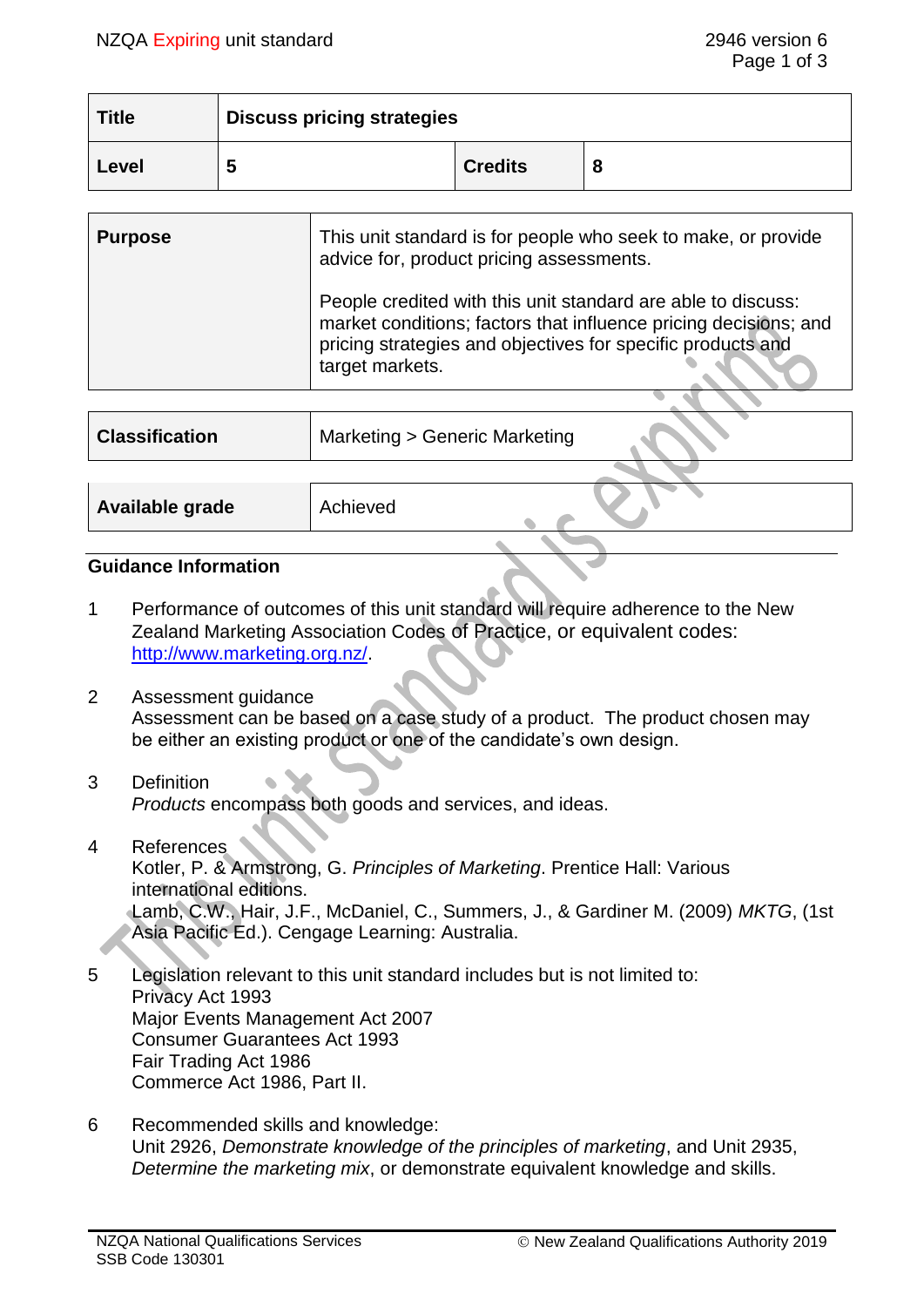# **Outcomes and performance criteria**

### **Outcome 1**

Discuss market conditions.

#### **Performance criteria**

- 1.1 Market conditions are examined and market demand is estimated in terms of product, price, distribution, and promotion factors.
- 1.2 Market demand estimations take account of price sensitivity and price elasticity of demand.
- 1.3 Price and quality relationships are discussed for specific products and target markets.

#### **Outcome 2**

Discuss factors that influence pricing decisions.

#### **Performance criteria**

2.1 Costs and pricing factors are identified for specific products and target markets.

Range fixed costs, variable costs, compliance costs, return on investment, organisational objectives, competitive factors.

- 2.2 Competitors' prices are identified and implications for pricing decisions are assessed for specific products and target markets.
- 2.3 Distribution chain implications are discussed in relation to pricing factors.

### **Outcome 3**

Discuss pricing strategies and objectives for specific products and target markets.

### **Performance criteria**

3.1 Cost based pricing options are discussed for specific products and target markets.

Range cost plus, breakeven analysis, value-based, target profit pricing.

- 3.2 Pricing strategies are discussed in relation to the product life cycle.
- 3.3 Product pricing options are discussed.
	- Range profit objectives, market penetration pricing, comparable product pricing.